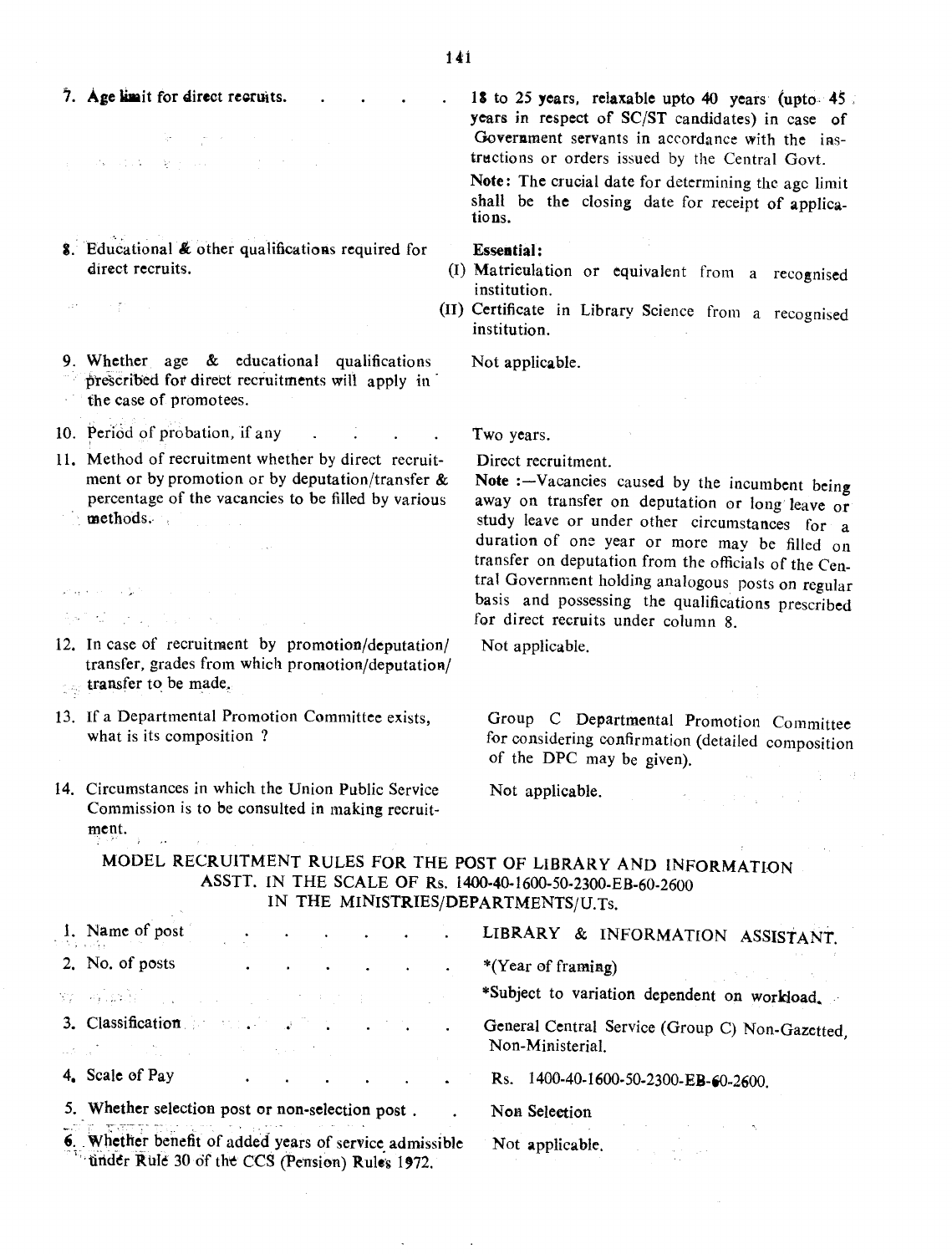8. Educational & Other qualifications required for direct recruits.

- 9. Whether age  $&$  educational qualifications prescribed for direct recruits will apply in the case of promotees.
- 10. Period of probation, if any
- 11. Method of recruitment whether by direct recruitment or by promotion or by deputation and percentage of the vacancies to be filled by various methods.

Not applicable-in case promotion is the only method of recruitment. If direct recruitment is a method of recruitment the following may be inserted.

"Not exceeding 28 years".

Relaxable upto 40 years (upto 45 years in respect of *SCjST* candidates) in case of Govt. Servants iR accordance with the instructions or orders issued by the Central Govt.

Note  $1$ -The crucial date for determining the age limit shall be as advertised by Staff Selection Commission (in case the direct recruitment is not done through SSC the following note may be inserted).

Note 2-The crucial date for determining the age limit shall be the closing date for receipt of applications from candidates in India (and not the closing date prescribed for those in Assam, Meghalaya Arunachal Pradesh, Mijoram, Mauipur, Nagaland, Tripura, Sikkim, Ladakh Division of J&K State Labaul & Spiti districts and Pangi Sub Division of Chamba district of Himachal Pradesh, Andaman & Nicobar Islands of Lakshadweep).

Not Applicable-In case direct recruitment is not a method of recruitment. In case direct recruitment is method of recruitment. the following provision may be kept

## **Essential**

- (1) Degree of a recognised university or equivalent;
- (2) A Degree in Library Science from a recognised university or equivalent;

Note:-Qualifications are relaxable at the discretion of the SSC/competent authority in case of candidates otherwise well qualified.

Not Applicable.

- 2 years for direct recruits: Nil for promotees.
- Any one of the following methods of recruitment: $\rightarrow$
- (1) Promotion, failing which by transfer 0n deputation;
- $(2)$  ------------percentage by promotion, failing which by transfer on deputation,  $and$ ----percentage by direct recruitment:

(3) Direet recruitment. (In case direct recruitment is the only method of recruitment, the following note may be inserted).

Note: $-Vacancies caused by the incumbent being away$ on transfer on deputation or long leave or study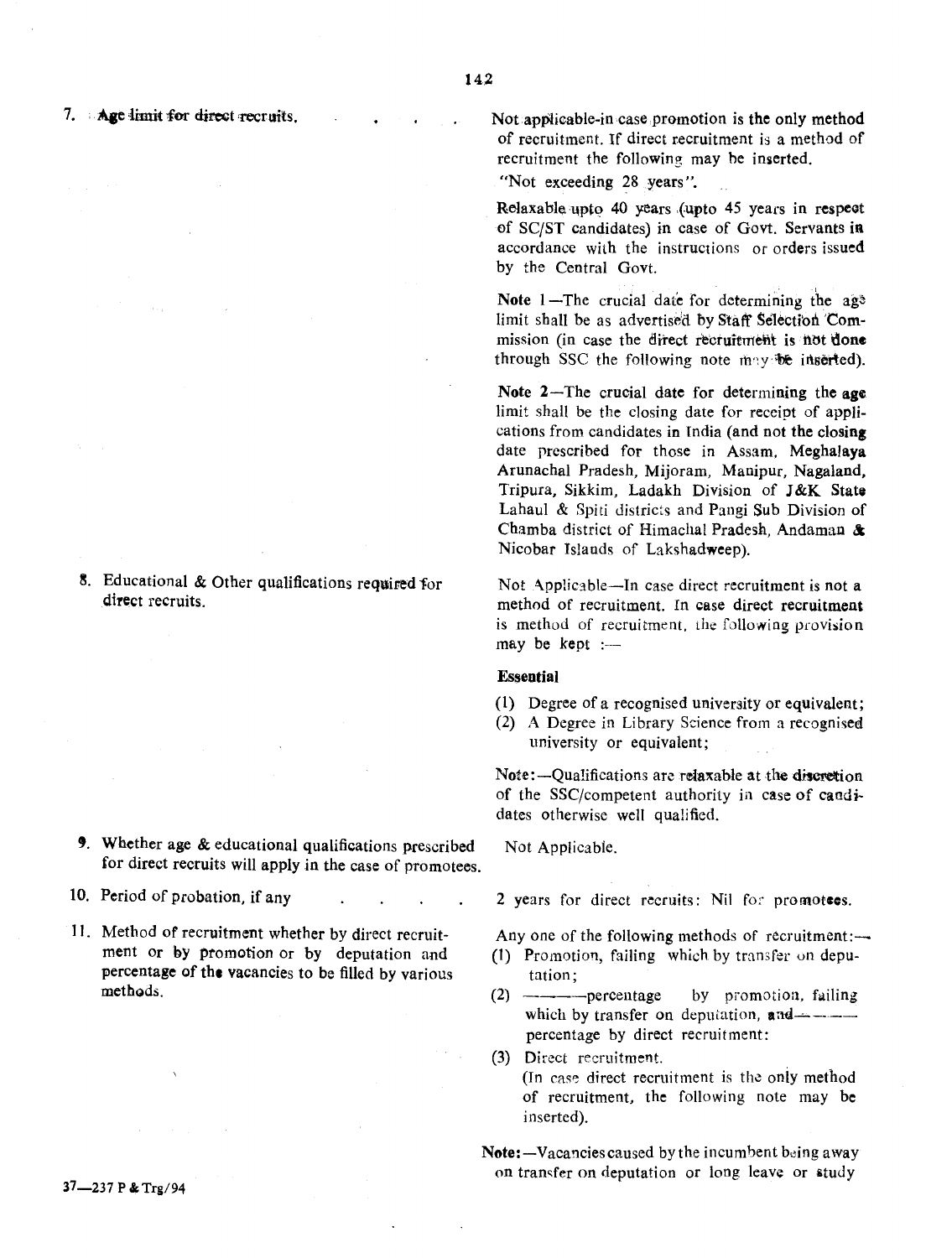費劳利分 燃油 化光谱比 化下分增强 固形造物的 医单元性乳头 医马克氏

4-4 13 小型 网络大小 雅 (mail ) 38 小时间 2014 10 10 10  $1-\tfrac{1}{2}\tfrac{1}{2}+\cdots+\tfrac{1}{2}\tfrac{1}{2}+\tfrac{1}{2}\tfrac{1}{2}+\tfrac{1}{2}\tfrac{1}{2}+\tfrac{1}{2}\tfrac{1}{2}+\tfrac{1}{2}\tfrac{1}{2}+\tfrac{1}{2}\tfrac{1}{2}+\tfrac{1}{2}\tfrac{1}{2}+\tfrac{1}{2}\tfrac{1}{2}+\tfrac{1}{2}\tfrac{1}{2}+\tfrac{1}{2}\tfrac{1}{2}+\tfrac{1}{2}\tfrac{1}{2}+\tfrac{1}{2}\tfrac{1}{2}+\tfrac{1}{2}\tfrac{1}{2}+\tfrac{1}{$ 

1970 minut

## The college

ਾਲ ਵੀ ਦੇ ਪੰਜਾਬੀ ਪੰਜਾਬੀ ਦੇ ਪਾਰਟ ਦਾ ਪੰਜਾਬੀ ਉੱਤੇ ਹੋ

 $\Delta\mathbf{y}$  in the state  $\mathbf{y}$  is the second of the state of  $\mathbf{y}$  , the state of the state 12. In case of recruitment by promotion/deputation/ transfer, grades from which promotion/deputation/ The transfer to be made. This is the support of the second control of  $\hat{\mathcal{G}}_{\mu}$  , and the second second party party of 计内部 医胸膜 医二甲基苯二甲酰乙烯 计自动转换 模型 فتور أنتشر والمستقر والمتفهرة والمتاريخ والمتحرق والمعروف والمتوا of grids and guitar and in

بالمؤد المستوارين المهارون والمعوروق المتواطن المحافظة المستحدث والمرورة

mark of gas and a transfer to the mean of the mean agreement and a large "你们的话吗?""你们就……"一种标准 医输卵管 医异原体 医白酸钠 sees called the one of a most for the state 网络家庭的 医白细胞 医血管 医血管 网络维生素

> Articles Store g, <del>herĝa po</del> f

> > $\frac{1}{V}r_B=\pm \pi$

algebra var kind 12 januar valvinati 13. If a Departmental Promotion Committee exists

- what is its composition?
- 14. Circumstances in which the UPSC is to be consulted in making recruitment. ta ng patikalalan  $-72.7$

leave or under other circumstances for arduration of one year or more may be filled on transfer on deputation from the officials of the Central Govt. holding analogous posts on regular basis and possessing the qualifications prescribed for direct recruits under column 8. Section of the state

Note: The percentage for promotion or direct recruitment may be fixed taking into account the number of sanctioned posts in the feeder grade. For example if there are 5 posts in the feeder grade and 10 posts in the higher grade, only 50% quota may be prescribed for promotion, and 50% may be earmarked for direct recruitment.

## **Promotion**

Library Clerk with 13 years regular service in the grade.  $\sim 6-7$ 

## Transfer on deputation.

Officials of the Central Govt:

- (a) (i) Holding analogous posts on regular basis; or
	- (ii) With 5 years regular service in posts in the scale of Rs.  $1200 - 2040$ ; or
	- (iii) With 13 years regular service in posts in the scale of Rs. 950-1500 or equivalent; and
- (b) Possessing the qualifications and experience prescribed for direct recruits under column 8.

(The period of deputation including the period of deputation in another ex-cadre post held immediately perceding this appointment in the same or some other organisation/department of the Central Govt. shall ordinarily not exceed 3 years).

المحركات وإراق

Group C Departmental Promotion Committee for considering confirmation of direct recruits (full composition of the DPC may be given).

Not applicable.

#### MODEL "RECRUITMENT RULES FOR THE POST OF SENIOR LIBRARY & INFORMATION ste i statističnim program **ASSISTANT**

| <b>1.</b> Name of Post $\begin{bmatrix} 1 & 1 & 1 & 1 \\ 0 & 1 & 1 & 1 \end{bmatrix}$                                                                                | Senior Library & Information Assistant.                            |
|----------------------------------------------------------------------------------------------------------------------------------------------------------------------|--------------------------------------------------------------------|
| 4월 전 중:54일 - 1990년 3월 10일 출발 12일 - 10일 3월 10일 10일 10<br><b>2.</b> No. of Post $\mathbb{R}^n$ and the set of a set of the set $\mathbb{R}^n$                          | *(Year of framing)<br>*subject to variation dependent on workload. |
| 法国立政治 医静脉的 经无相联 医异常性脑炎 海水角<br>where $\mathbf{v}_i$ is the space space of $\mathbf{v}_i$ and the sequence of $\mathbf{v}_i$ . Non-Ministerial, and $\mathbf{v}_i$ and | General Central Service Group 'B' Non Gazetted                     |
| 4. Scale of Pay Rs. 1640-60-2600-EB-75-2900.                                                                                                                         |                                                                    |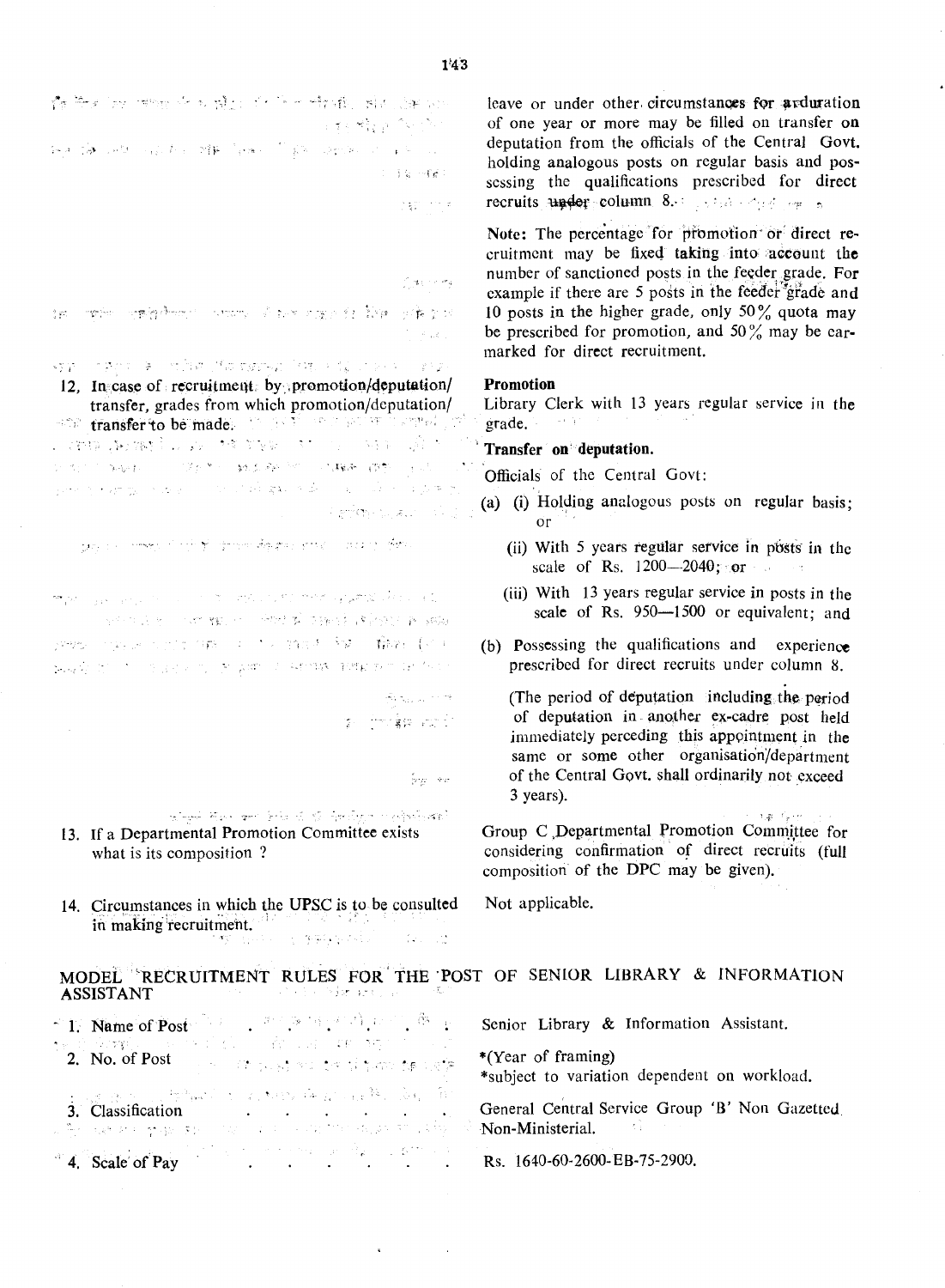- 5. Whether selection post or non-selection post
- 6. Whether benefit of added years of service admissible under Rule 30 of the CCS (Pension) Rules, 1972.
- 7. Age limit for direct recruits

8. Educational and other Qualifications required for direct recruits.

- 9. Whether age and educational qualifications prescribed for direct recruits will apply in the case of Promotees.
- 10. Period of probation, if any.
- II. Method of recruitment whether by direct recruitment or by promotion or by deputation/transfer and percentage of the vacancies to be filled by various methods.
- Not applicable-In case promotion is not a method of recruitment or composite method of recruitment is there
- "Not exceeding 30 years".
- : Selection" if promotion is one of the methods of recruitment.

Not applicable.

Not Applicable---In case direct recruitment is not a method of recruitment. Otherwise the following 'may' be inserted  $:=$ 

(Relaxable for Government servants upto 5 years in accordance with the instructions or orders issued by the Central Government).

Note: The crucial date for determining the age limit shall be the closing date for receipt of applications from candidates in India. (and not the closing date prescribed for those in Assam, Meghalaya, Arunachal Pradesh, Mizoram, Manipur, Nagaland, Tripura, Sikkim, Ladakh Division of J&K State, Lahaul & Spiti District and Pangi Sub Division of Chamba District of Himachal Pradesh, Andaman & Nicobar Islands of Lakshadweep).

- (i) Degree of a recognised University or equivalent.
- (ii) Blchelor's Degree or equivalent diploma in Library Science of a recognised University/ Institute or equivalent.
- (iii) Professional experience in a Library of standing. Or

Certificate in Computer Applications from a recognised Institute.

Age: No Educational Qualification: Yes

Two years.

Any one of the following methods of requiremnt:-

- (1) Promotion, failing which by transfer on deputation.
- (2) Promotion/transfer on deputation.
- $(3)$  ------------percentage by promotion, failing  $\cdots$  which by transfer, on deputation; and  $\cdots$ percentage by direct recruitment.
- (4) Direct recruitment  $\binom{9}{0}$  for promotion or direct recruitment may be fixed taking into account the number of sanctioned posts/regular officers in the feeder grade):

In case direct recruitment is the only method of recruitment, the following note may be inserted:—

Note: Vacancies caused by the incumbent being away on transfer on deputation or long illness or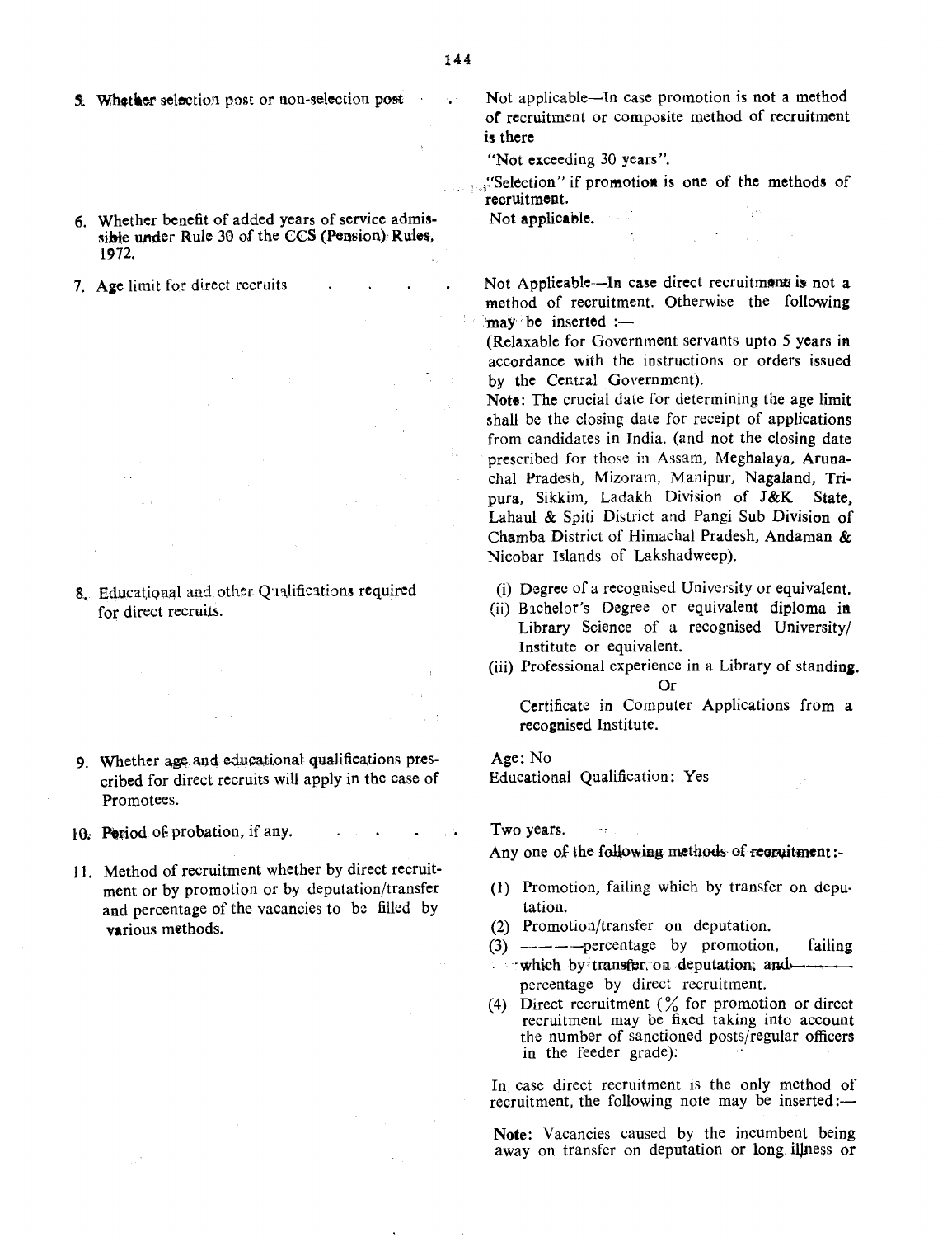**TAG + 10** in tijde te

- 12. In case of recruitment by promotion/deputation/ transfer, grades from which promotion/deputation/ transfer to be made.
- an gunu (集团的) 2013
- 投稿 後のあいぶん a programa de la construcción de la construcción de la construcción de la construcción de la construcción de l  $\sim 10^{11}$  km s  $^{-1}$ . <del>ಭ</del>ಾಗಿಕ ಸಂಸ್ಥೆಗಳ ಮಾಡಿದ್ದಾರೆ. ಅವರ ಸಂಸ್ಥೆ

 $\mathcal{L}_{\mathcal{M},\mathcal{G}}\overline{\mathcal{L}(\mathcal{H})}=\mathcal{L}_{\mathcal{M}}\left(\mathcal{H}\right)\left(\mathcal{H}\right)\left(\mathcal{H}\right)\left(\mathcal{H}\right)\left(\mathcal{H}\right)\left(\mathcal{H}\right)\left(\mathcal{H}\right)\left(\mathcal{H}\right)\left(\mathcal{H}\right)\left(\mathcal{H}\right)$  $\mathbf x$  , then a second constant  $\mathbf y$  and  $\mathbf x$  and  $\mathbf y$ **Prest** again as the financial  $\sim$  200  $\pm$  0.000  $\pm$ ਼ ਵਿੱਚ ਸ਼੍ਰੋਮਣ ਦੇ ਸ਼੍ਰੋਮਣ ਦਾ ਸ਼੍ਰੋਮਣ ਦੀ ਸ਼੍ਰੋਮਣ ਦੀ ਹੈ।<br>ਹਵਾਲੇ ਦੇ ਸ਼੍ਰੋਮਣ ਦਾ ਸ਼੍ਰੋਮਣ ਦੀ ਸ਼੍ਰੋਮਣ ਦੀ ਸ਼੍ਰੋਮਣ ਦੀ ਸ਼੍ਰੋਮਣ ਦਾ ਸ਼੍ਰੋਮਣ ਦਾ ਸ਼੍ਰੋਮਣ ਦੀ ਸ਼੍ਰੋਮਣ ਦਾ ਸ਼੍ਰੋਮਣ ਦਾ ਸ਼

**PASTER** CONSULTANCE IN THE RESEARCH

机 体格的 医直肠管内炎

森 大学 こうせいせいしょう アール  $\label{eq:QCD} Q_{\rm C}^{\rm C} = 0.001 \times 10^{-10} \times 10^{-10} \times 10^{-10} \times 10^{-10} \times 10^{-10} \times 10^{-10} \times 10^{-10} \times 10^{-10} \times 10^{-10} \times 10^{-10} \times 10^{-10} \times 10^{-10} \times 10^{-10} \times 10^{-10} \times 10^{-10} \times 10^{-10} \times 10^{-10} \times 10^{-10} \times 10^{-10} \times 10^{-10} \times 10^{-10} \times 10$ Are progressive and the

- 13. If a Departmental Promotion Committee exists, what is its composition?
- 14. Circumstances in which Union Public Service Commission is to be consulted in making recruitment.

study leave or under other circumstances for a duration of one year or more may be filled on transfer on deputation basis from officers of the Central Government holding analogous posts on regular basis and possessing the qualifications prescribed for direct recruits under column 8.

#### Promotian

Library & Information Assistant (Rs.  $1400 - 2600$ ) with five years' regular service in the grade.

## Transfer on deputation

Officers under the Central Government:-

- (a) (i) Holding analogous posts on a regular basis: Or
	- (ii) With five years' regular service in posts in the scale of Rs.  $1400 - 2300/2600$  or equivalent: and
- .(b) Possessing the educational qualifications and experience prescribed for direct recruits under column 8. The and major supermane and service and

The departmental officers in the feeder category who are in the direct line of promotion shall not be eligible for consideration for appointment on deputation. Similarly, deputationists shall not be eligible for consideration for appointment by promotion. (The period of deputation including the period of deputation in another ex-cadre post held immediately preceding this appointment in the same or some other organisation/department of the Central Government shall ordinarily not exceed three years).

The maximum age limit for appointment by transfer on deputation (including short term contract)/ transfer shall be 'Not Exceeding 56 years' as on the closing date of receipt of applications.

Group 'B' DPC/Selection Committee.

Consultation with Commission necessary while making direct recruitment.

 $\mathbb{R}^{n \times n}$  , where  $\mathbb{R}^{n \times n}$ 

 $\mathcal{L}^{\mathcal{L}}$ 

MODEL RECRUITMENT RULES FOR THE POST OF ASSISTANT LIBRARY & INFORMATION **OFFICER** 1. Name of Post . . . . . . . Assistant Library & Information Officer. 2. Number of Posts \*(Year of framing)

\*Subject to variation dependent on workload.

General Central Service, Group 'B' Gazetted, Non-Ministerial.

Rs. 2000-60-2300-EB-75-3200-100-3500.

2. 生生的

4. Scale of Pay

3. Classification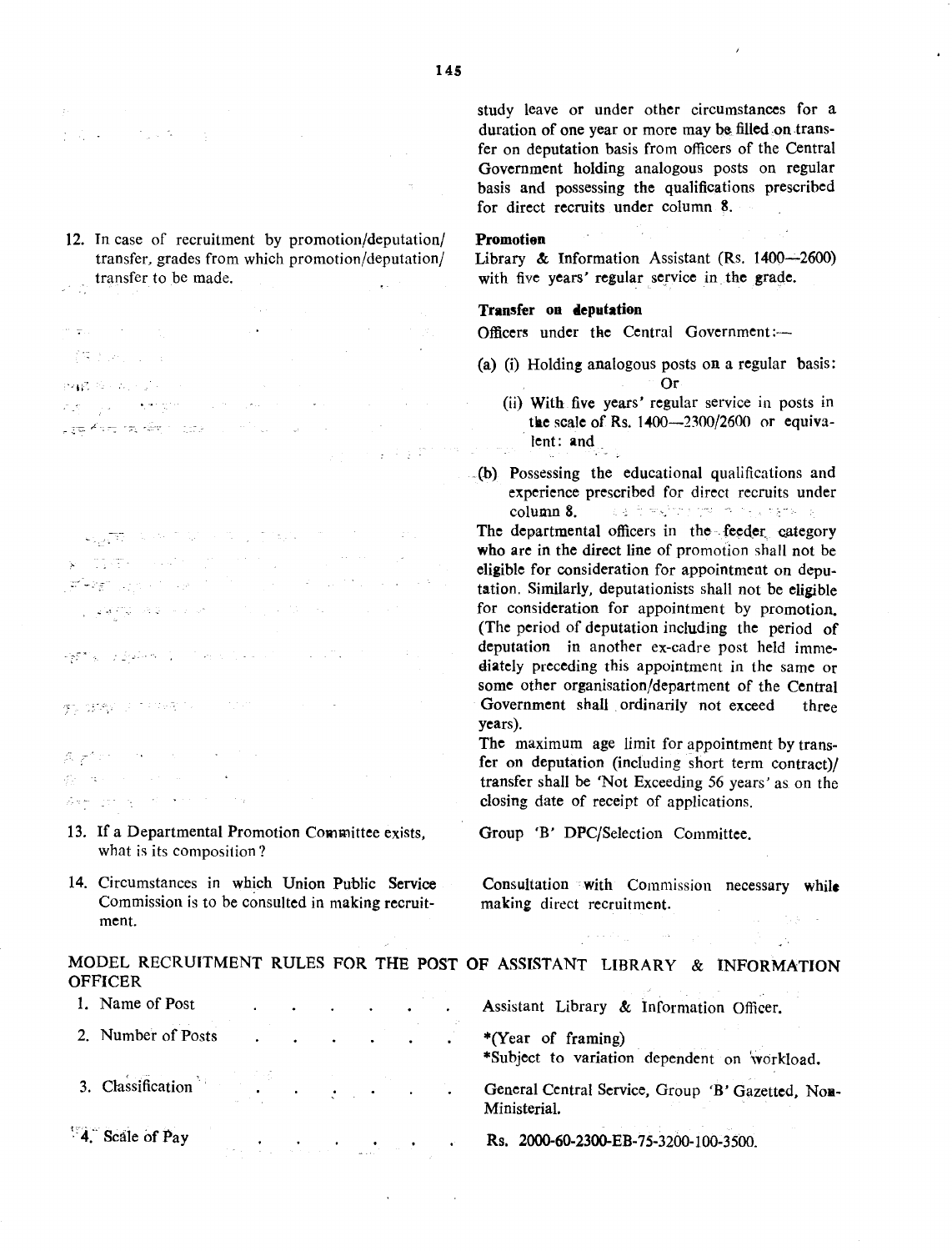- 5. Whether selection post or non-selection post
- 6. Whether benefit of added years of service admissible under Rule 30 of the CCS (Pension) Rules, 1972.
- 7. Asse limit for direct recruits.  $\mathbb{R}^2$

8. Edudational and others qualifications required for direct recruits.

- 9. Whether age and educational qualifications prescribed for direct recruits will applY in the case of Promotees.
- 10. Period of probation, if any
- 11. Method of recruitment whether by direct recruitment or by promotion or by deputation/transfer and percentage of the vacancies to be filled by various methods

Not Applicable-In case promotion is not a method of recruitment or composite method of recruitment is there.

"Selection" if promotion is one of the methods of recruitment.

#### Not Applicable.

Not Applicable-In case direct recruitment is not a method of recruitment. Otherwise the following may be inserted :-

"Not exceeding 30 years".

(Relaxable for Government servants upto 5 year. in accordance with the instructions or orders issued by the Central Government).

Note: The crucial date for determining the age limit shall be the closing date for receipt of applications. from candidates in India. (and not the closing date prescribed for those in Assam, Meghalaya, Arunachal Pradesh, Sikkim, Ladakh Division of J&K State, Lahul & Spiti District and Pangi Sub Division of Chamba District of Himachal Pradesh, Andaman & Nicobar Islands of Lakshadweep).

#### Essential

- (i) Degree of a recognised University or equivalent:
- (ii) Bachelor's Degree or equivalent Diploma in Library Science of a recognised University/ Institute or equivalent:
- (iii) Two years' professional experience in a Library of Standing.

Or

Diploma in Computer Applications from a reeognised University or Institute or equivalent.

Note  $1:$  Qualifications are relaxable at the discretion of the Union Public Service Commission in the case of candidates otherwise well qualified.

Note  $2$ :-The qualification(s) regarding experience is/are relaxable at the discretion of the Union Public Service Commission in the case of candidates belonging to Scheduled Castes and Scheduled Tribes if, at any stage of selection, the Union Public Service Commission is of the opinion that sufficient number of candidates from these communities possessing the requisite experience are not likely to be available to fill up the vacancies reserved for them.

#### Desirable

Master's Degree in Library Science of a reeognised University or equivalent.

# Age: No

Educational Qualification: Yes

## Two years

- Any one of the following methods of recruitment: $\overline{-}$
- (1) Promotion, failing which by transfer on deputation.
- (2) Promotion/transfer on deputation.
- (3) ---percentage by promotion, failingwbich by transfer on deputation, and-**-----------**percent by direct recruitment.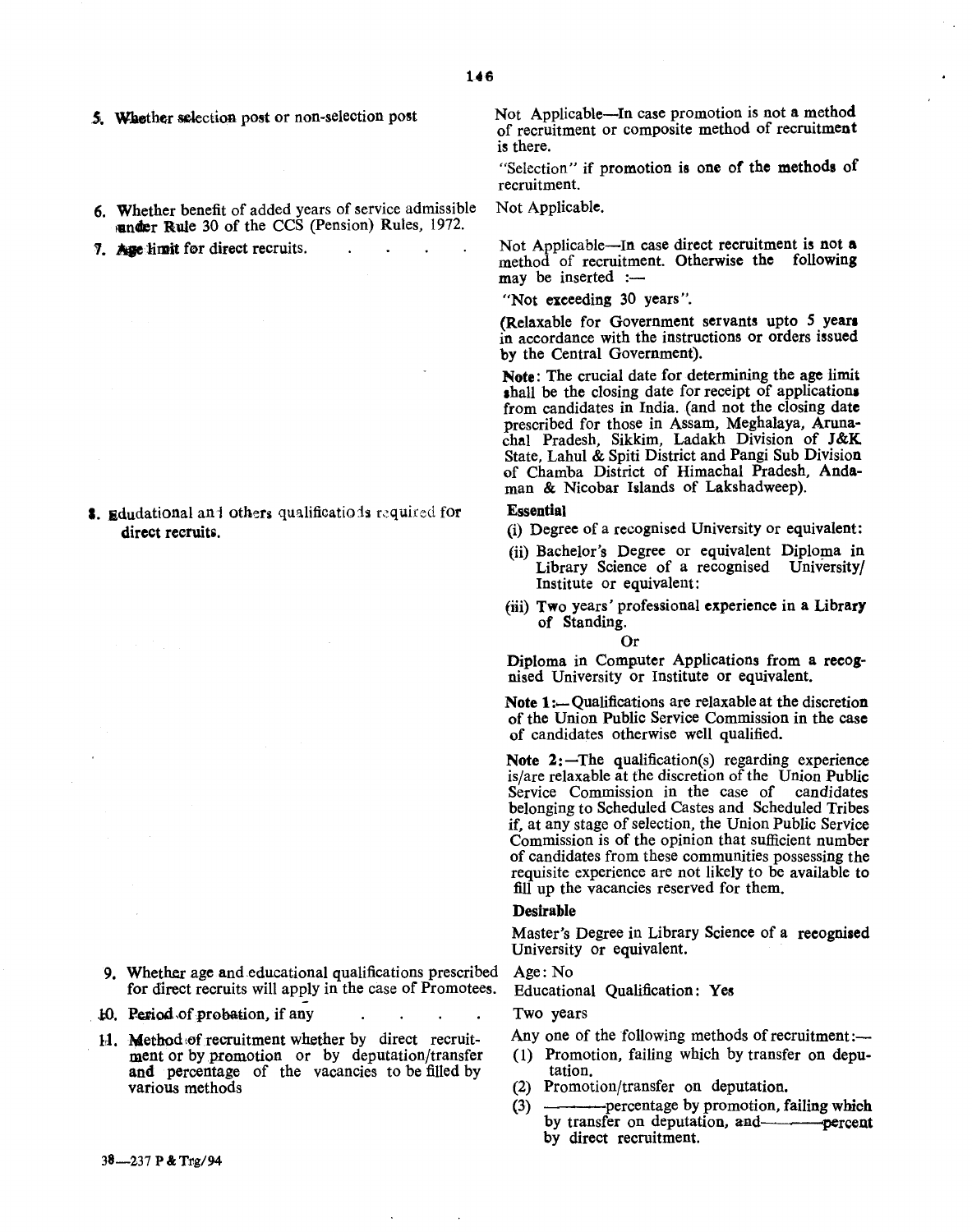**学生** 1200万

12. In case of recruitment by promotion/deputation/ transfer, grades from which promotion/deputation/ transfer to be made.

 $\mathcal{D}^{\text{odd}}(\mathcal{D}^{\text{b}}_{\mathcal{B}}(\mathcal{D}^{\text{b}}_{\mathcal{D}}))\cap\mathcal{D}^{\text{even}}_{\mathcal{D}^{\text{b}}(\mathcal{D}^{\text{b}}_{\mathcal{D}}(\mathcal{D}^{\text{b}}_{\mathcal{D}}))}$ 

 $\label{eq:3.1} \left\langle \phi_{\alpha\beta\gamma} \right\rangle \left\langle \xi^{\alpha\beta} \right\rangle \left\langle \xi^{\alpha\beta} \right\rangle = \left\langle \xi^{\alpha\beta} \right\rangle \left\langle \xi^{\alpha\beta} \right\rangle.$ 

North Store  $\sim$ 

化四极 小气石

i yezhoù obe  $\Delta \phi = 0.000$  .

奇異につけて

 $m\beta \leq \beta \leq \beta$ 

. The world of party  $\chi_{\rm{1}}$  ,  $\sigma_{\rm{1}}$ 

 $\sim$   $\star$  . r e servizione.<br>Se

 $\mathcal{F}$  defined in  $\mathcal{G}$  , we have 13. #a~partmenta1 Promotion Committee exists,

what is its composition

 $\mathbb{E}[\mathcal{L}^{\infty}_{\mathcal{A}}(\mathcal{L}^{\infty}_{\mathcal{A}}(\mathcal{A}^{\infty}_{\mathcal{A}}(\mathcal{A}^{\infty}_{\mathcal{A}}(\mathcal{A}^{\infty}_{\mathcal{A}}(\mathcal{A}^{\infty}_{\mathcal{A}}(\mathcal{A}^{\infty}_{\mathcal{A}}(\mathcal{A}^{\infty}_{\mathcal{A}}(\mathcal{A}^{\infty}_{\mathcal{A}}(\mathcal{A}^{\infty}_{\mathcal{A}}(\mathcal{A}^{\infty}_{\mathcal{A}}(\mathcal{A}^{\infty}_{\mathcal{A}}(\mathcal{A}^{\infty$ 

14. Circumstances in which Union Public Service . Commission is to be consulted in making recruit-<br>ment. (4) Direct recruitment  $(\frac{6}{6})$  for promotion or direct recruitment may be fixed taking into account the number of sanctioned posts/regular officers in the feeder grade).

In case direct recruitment is the only method of recruitment, the following note may be inserted:-

Note *i* Vacancies caused by the incumbent being away on transfer on deputation or long illness or study leave or under other circumstances for a duration of one year or more may be filled on transfer on deputation basis from officers of the Central Government holding analogous posts on regular basis and possessing the qualifications prescribed for direct recruits under column 8.

## Promotion

Senior Library and Information Assistant with three years' regular service in the grade. (In cas there is no post of Senior Library & Information Assistant, 8 years' regular service in the grade of Library Information Assistant may be prescribed

# Transfer on deputation

Officers under the Central Government:-

- (a) (i) Holding analogous posts on regular basis Or
	- (ii) With 3/8 years' regular service in posts in the scale of Rs. 1640-2900/ Rs. 1400-2300/ 2600 or equivalent: and
- (b) Possessing the educational qualifications and experience prescribed for direct recruits under column 8.

The departmental officers in the feeder category who are in the direct line of promotion shall not be eligible for consideration for appointment on deputation. Similarly, deputationists shall not be eligible for consideration for appointment by promotion.

(The period of deputation including the period of deputation in another ex-cadre post held immediately preceding this appointment in the same or some other organisation/department of the Central Government shall ordinarily not exceed three years).

The maximum age limit for appointment by transfer on deputation (including short term contract/transfer shall be 'Not Exceeding 56 years' as on the closing date of receipt of applications).

Group 'B' Departmental Promotion Committee (FUll composition of the DPC may be given). In case direct recruitment is there as one of the methods of recruitment, the following note may be inserted:-

"Note:-The proceedings of the DPC relating to confirmation of a direct recruit shall be sent to the Commission for approval. If, however, these are not approved by the Commission a fresh meeting of the DPC to be presided over by the Chairman or a Member of the UPSC shall be held."

Consultation with the Union Public Service Commission necessary.  $\sim$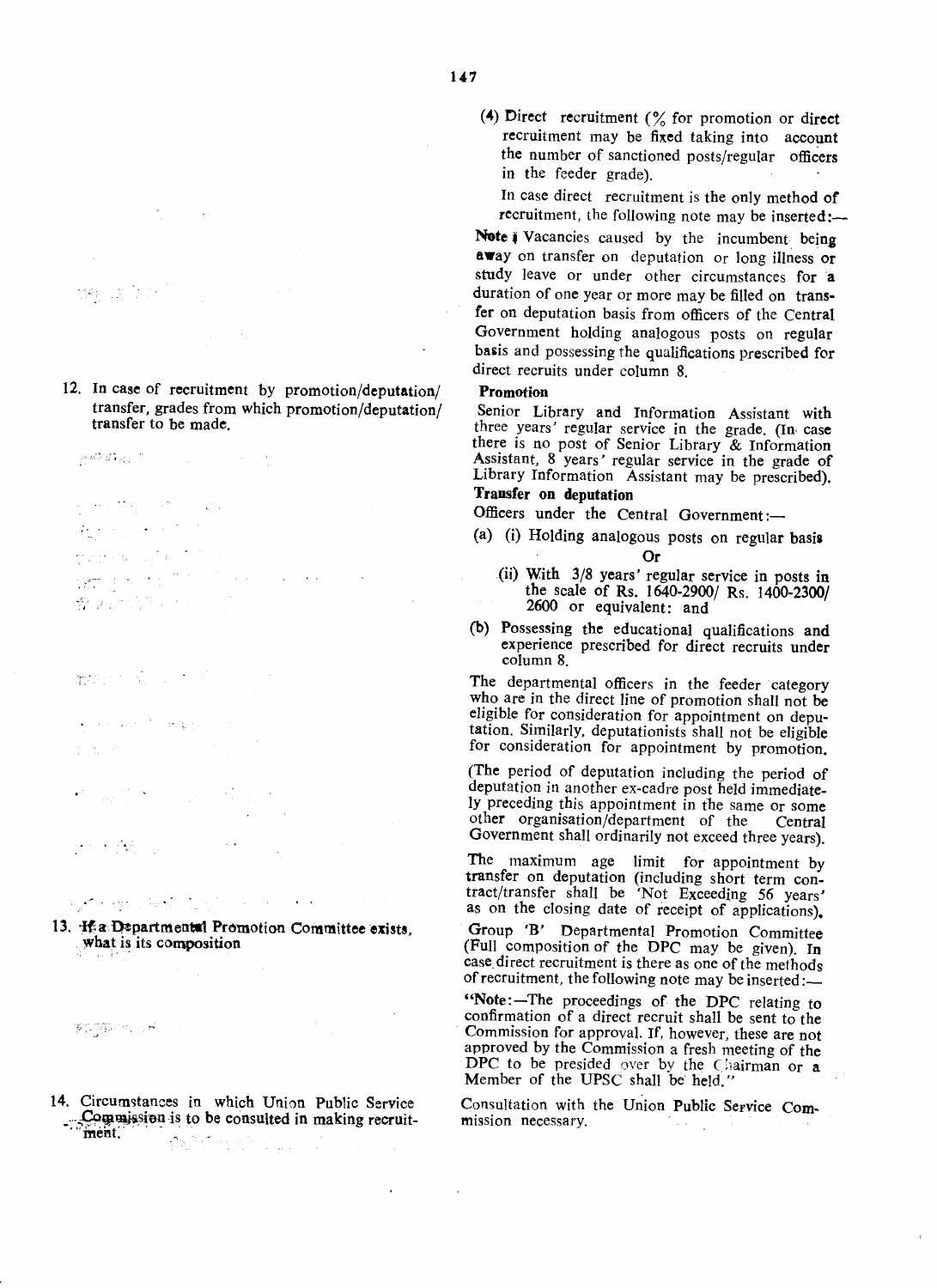$148$ 

# MODEL RECRUITMENT RULES FOR THE POST OF LIBRARY AND INFORMATION OFFICER

- 1. Name of Post 2. Number of posts
- 3. Classification
- 4. Scale of Pay  $\ddot{\phantom{a}}$
- S. Whether selection post or non-selection post
- 6. Whether benefit of added years of service admissible under Rule 30 of the C.C.S. (Pension) Rules, 1972
- 1.' Age limit for direct recruits.  $\mathbf{A}$

8. Educational and other qualifications required for direct recruits.

9. Whether age and educational qualifications prescribed for direct recruits will apply in the case of Premotees.

Library and Information Officer

- \*(Year of framing)
- \*subject to variation dependent on workload.
- General Central Service Group 'A' Gazetted Non-Ministerial.
- Rs. 3000-100-3500-125-4500.

Not applicable-In case promotion is not a method of recruitment Or composite method of recruitment is there.

'Selection' if promotion is one of the methods of recruitment.

Not Applicable.

Not Applicable-In case direct recruitment is not a method of recruitment. Otherwise the following may be inserted:-

#### "Not exceeding 30 years".

(Relaxable for Government servants upto 5 years in accordance with the instructions or orders issued by the Central Government).

Note: The crucial date for determining the age limit shall be the closing date for receipt of applications from candidates in India (and not the closing date prescribed for those in Assam, Meghalaya, Aruna. chal Pradesh, Sikkim, Ladakh Division of J&K State, Lahaul & Spiti District and Pangi Sub-Division of Chamba District of Himachal Pradesh, Andaman & Nicobar Islands of Lakshadweep).

#### Essential,

- (i) Master's Degree of a recognised University or equivalent;
- (ii) Master's Degree or equivalent diploma in Library Science of a recognised University/ Institute or equivalent.
- (iii) Five years' professional experience in a supervisory capacity, in a Library of Standing.

Notel:~Qualifications are relaxable at the discretion of the Union Public Service Commission in the case of candidates otherwise well qualified.

Note  $2$ : -The qualification(s) regarding experience is/are relaxable at the discretion of the Union Public Service Commission in the case of candidates belonging to Scheduled Castes and Scheduled Tribes if, at any stage of seleciion, the Union Public Service Commission is of the opinion that sufficient number of candidates from these communities possessing the requisite experience are not likely to be available to fill up the vacancies reserved for them.

## Desirable

- (i) Experience of computerising Library activities.
- (ii) Professional experience in the specific subject handled by the Department/Ministry to be specified at the time of each recruitment.
- Age: No

Educational Qualification: No, but must possess at least a degree from a recognised University anda degree in Library Science from a recognised University.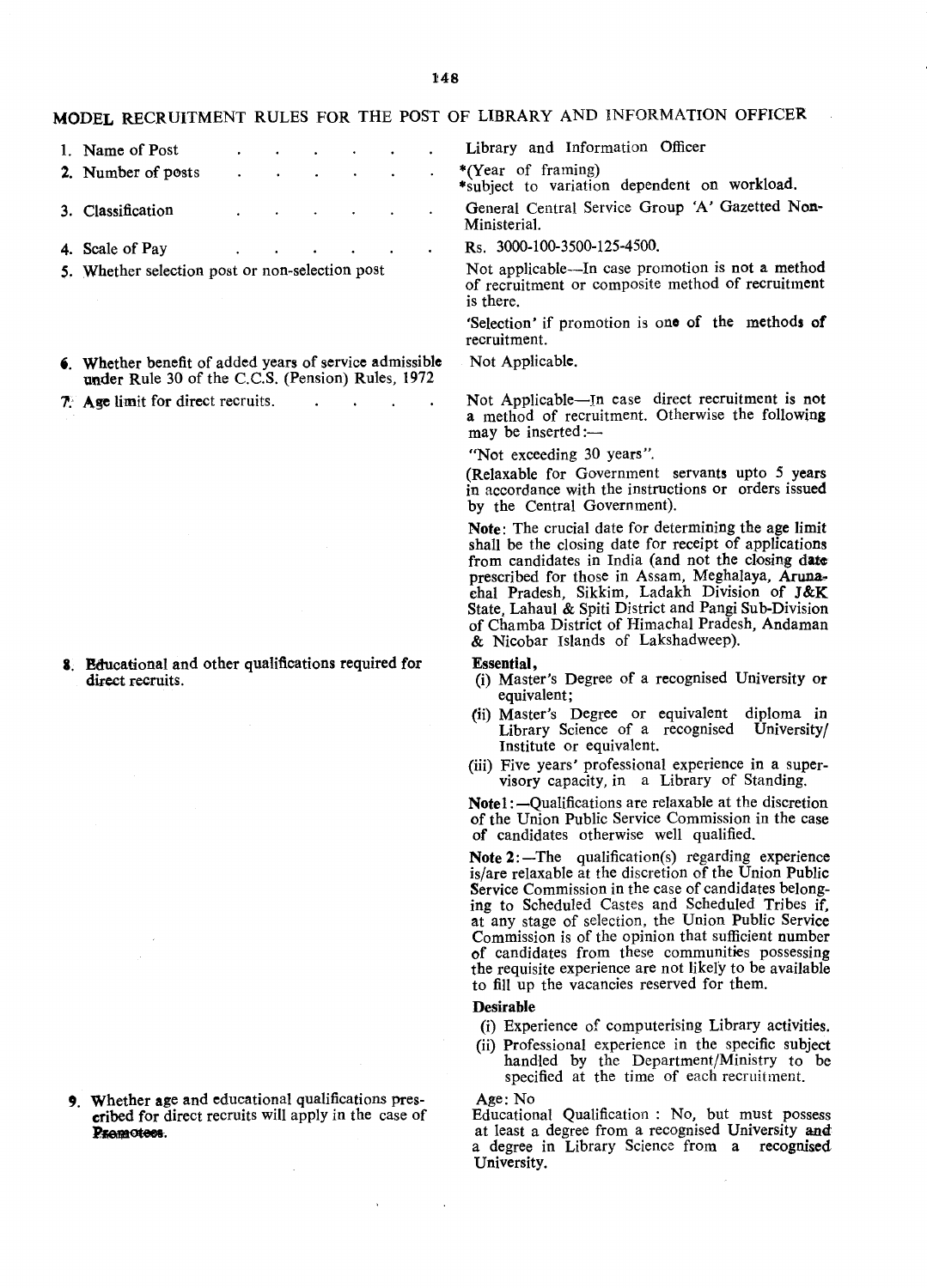$\mathbb{Z}^3$ 

 $\mathbf{1}^{\mathrm{max}}$  ,  $\mathbf{1}^{\mathrm{max}}$ 

иņ.

- 10. Period of probation, if any.
- 11. Method of recruitment whether by direct recruitment or by promotion or by deputation/transfer and percentage of the vacancies to be filled by various methods.
- (2) 全国的 (2) Presentation of the con-

 $\sigma(\mathbf{q},\mathbf{r}) = \sigma_{\rm{eff}}(\mathbf{r})$  , and

12. In case of recruitment by promotion/deputation/ transfer, grades from which promotion/deputation/ transfer to be made.

医特别分子 计字  $\mathcal{T}^{\mathcal{A}}_{\mathcal{A}}$  , and the set of  $\mathcal{A}^{\mathcal{A}}_{\mathcal{A}}$ 

 $\sim 20\,$  km  $^{-1}$ 

 $\mathcal{A} \subset \mathcal{A}$  . The set

学の あげいしん

المحاربين الحاجاني

 $\label{eq:2} \frac{1}{2}\sum_{i=1}^n\frac{1}{2}\sum_{i=1}^n\frac{1}{2}\sum_{i=1}^n\frac{1}{2}\sum_{i=1}^n\frac{1}{2}\sum_{i=1}^n\frac{1}{2}\sum_{i=1}^n\frac{1}{2}\sum_{i=1}^n\frac{1}{2}\sum_{i=1}^n\frac{1}{2}\sum_{i=1}^n\frac{1}{2}\sum_{i=1}^n\frac{1}{2}\sum_{i=1}^n\frac{1}{2}\sum_{i=1}^n\frac{1}{2}\sum_{i=1}^n\frac{1}{2}\sum_{i=1}^n\frac{$ 

13. If a DPC exists, what is its composition

 $\mathcal{V} \rightarrow \mathcal{V}$ 教部 アメリカ インファー

> 14. Circumstances in Which, U.P.S.C. is to be consulted In making recruitment.

One year for direct recruits, two years for promotees.

Any one of the following methods of recruitment:—

- $(1)$  Promotion, failing which by transfer on deputation including short term contract.
- (2) Promotion/transfer on deputation including short term contract.
- (3) ----percent by promotion, failing which by transfer on deputation including short term contract, and---percentage by direct recruitment.
- (4) Transfer on deputation including short term contract/transfer failing which by direct recruitment  $\binom{0}{0}$  for promotion or direct recruitment may be fixed taking into account the number of sanctioned posts/regular officers in the feeder grade).

Note:-The provision for transfer will be applicable in the case of Central Government officials only.

## Promotion

Assistant Library and Information Officer with 8 years' regular service in the grade.

### Transfer on deputation:

Officers under the Central Government:-

- (a) (i) Holding analogous posts on regular basis: or
	- (ii) With five years' regular service in posts in the scale of Rs.  $2200-4000$  or equivalent: and
- (b) Possessing the educational qualifications and experience prescribed for direct recruits under column 8.

The departmental officers in the feeder category who are in the direct line of promotion shall not be eligible to consideration for appointment on deputation, Similarly deputationists shall not be eligible for consideration for appointment by promotion. (The period of deputation including the period of deputation in another ex-cadre post held immediatey preceding this appointment in the same or some other organisation/department of the Central Government shall ordinarily not exceed three years).

The maximum age limit for appointment by transfer on deputation (including short term contract)/transfer, shall be 'Not Exceeding 56 years' as on the closing date of receipt of applications.

Group 'A' Departmental Promotion Committee (for promotion/confirmation may be indicated separately).

Note:—The proceedings of the DPC relating to confirmation of a direct recruit shall be sent to the Commission for approval. If, however, these are not approved by the Commission a fresh meeting of the DPC to be presided over by the Chairman or a Member of the UPSC shall be held."

Selection on each occasion shall be made in consultation with the Union Public Service Commission.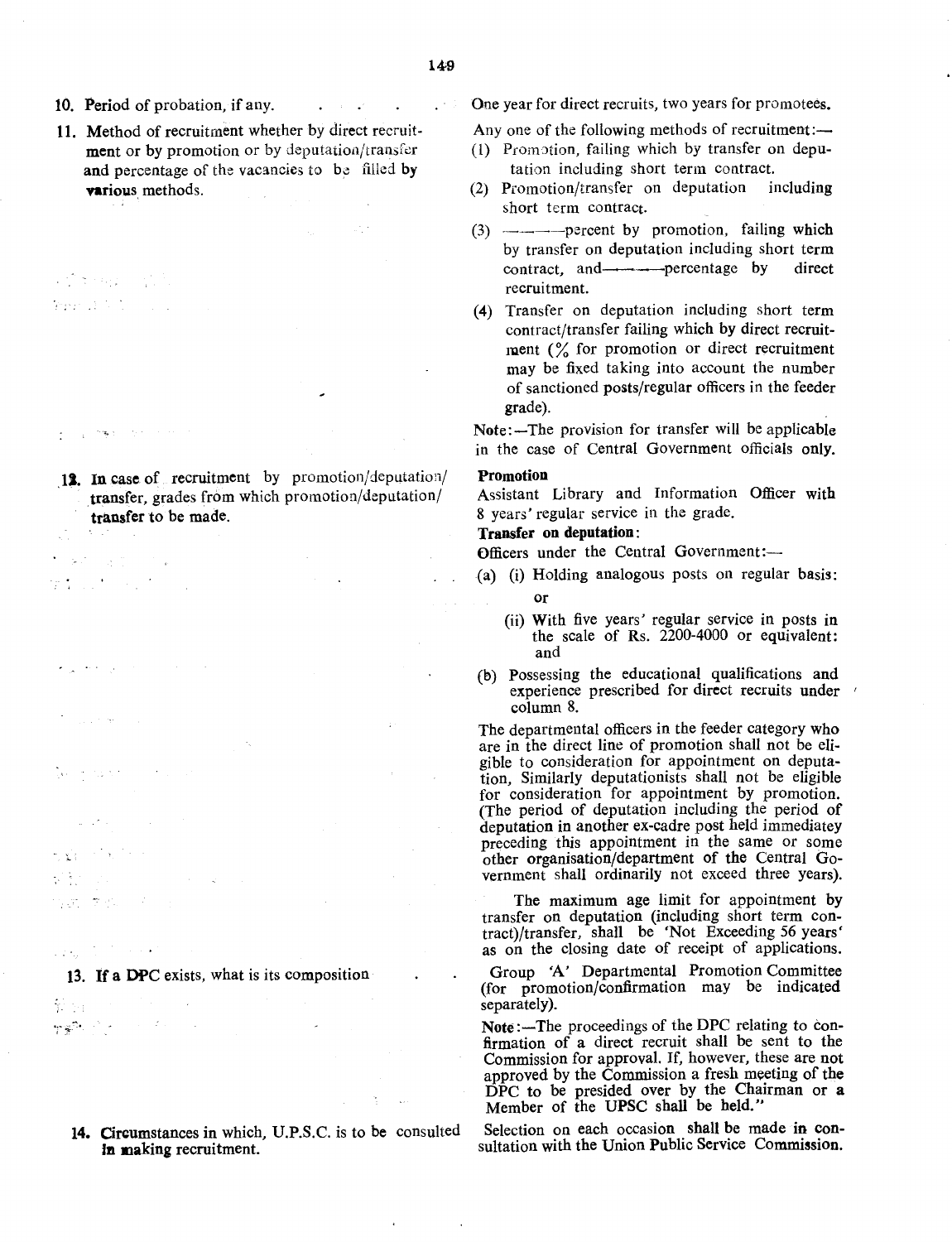MODEL RECRUITMENT RULES FOR THE POST OF SENIOR LIBRARY AND INFORMATION **OFFICER** 

- 1. Name of Post 2 Number of Post
- 3. Classification
- 4. Scale of Pay
- 5. Whether selection post or non-selection post.
- 6. Whether benefit of added years of service admissible under Rule 30 of the CCS (Pension) Rules, 1972.
- 7. Age limit for direct recruits.

Educational and other qualifications required for direct recruits

Ŵ.

2 -237 P & Trg/94

**9.** Whether age and educational qualifications prescribed for direct recruits will apply in the case of Promotees.

Senior Library & Information Officer.

\*(Year of framing)

\*Subject to variation dependent on workload.

General Central Service, Group 'A' Gazetted, Non-Ministerial

Rs. 3700-125-4700-150-5000.

Not applicable—in case promotion is not a method of recruitment or composite method of recruitment is there.

"Selection" if promotion is one of the methods of recruitment.

Not applicable

Not applicable—in case direct recruitment is not a method of recruitment. Otherwise the following may be inserted:-

"Not exceeding 30 years".

(Relaxable for Government servants upto five years in accordance with the instructions or orders issued by the Central Government).

Note:-The crucial date for determining the age limit shall be the closing date for receipt of applications from candidates in India (and not the closing date prescribed for those in Assam, Meghalaya, Arunachal Pradesh, Sikkim, Lahaul & Spiti District and Pangi Sub-Division of Chamba District of Himachal Pradesh. Andaman & Nicobar Islands of Lakshadweep).

## **Essential:**

- (i) Master's Degree of a recognised University or equivalent.
- (ii) Master's Degree in Library Science of a recognised University/Institute or equivalent.
- (iii) 7 years' professional experience in a supervisory capacity in a Library of Standing.

Note 1:--Qualifications are relaxable at the discretion of the Union Public Service Commission in the case of candidates otherwise well qualified.

Note 2:-The qualification(s) regarding experience is/are relaxable at the discretion of the Union Public Service Commission in the case of candidates belonging to Scheduled Castes and Scheduled Tribes if, at any stage of selection, the Union Public Service Commission is of the opinion that sufficient number of candidates from these communities possessing the requisite experience are not likely to be available to fill up the vacancies reserved for them.

## Desirable:

- (i) Experience of computerising library activities and networking with other libraries.
- (ii) Professional experience in the specific subject handled by the department/Ministry-to be specified at the time of each recruitment.

Age: No Educational Qualification: Yes